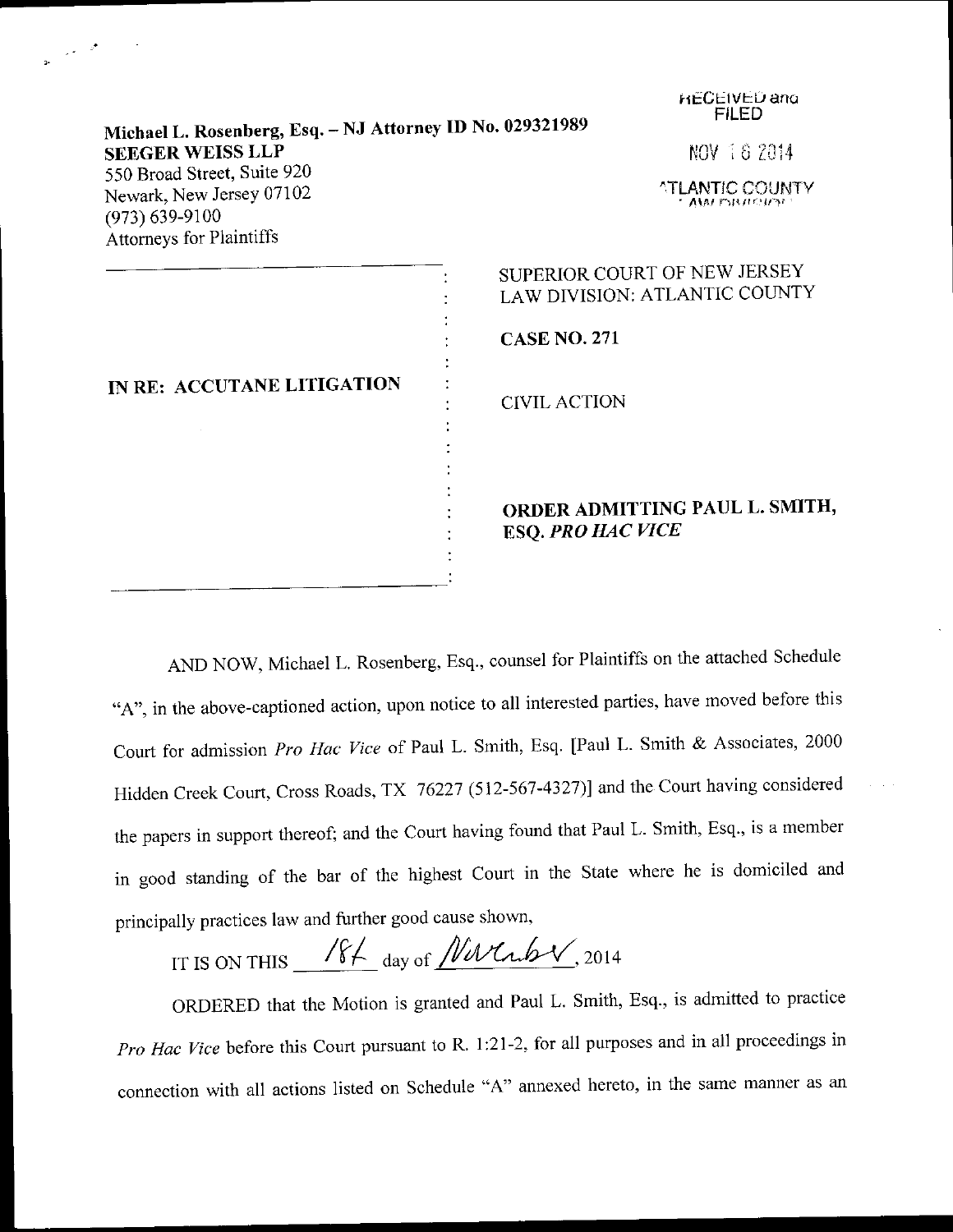attorney who is admitted to practice in this State and is domiciled and maintains an office for the practice of law in the State of New Jersey, provided that he shall:

 $\sim 10^{-4}$ 

- 1. abide by the Rules of Court for the State of New Jersey. including all disciplinary rules;
- consent to the appointment of the Clerk of the Supreme Court as an agent upon whom service of process may be made for all actions against him and his firm that may arise out of his participation in this matter; 2.
- notify the Court immediately of any matter affecting his standing before this Court; and )-
- 4. have all pleadings and other papers filed in this Court signed by an attorney-atlaw of this Court employed by the firm of Seeger Weiss LLP, who shall be responsible for the conduct of Paul L. Smith, Esq., and it is further

ORDERED Paul L. Smith, Esq., shall make payment of fees as provided in the New Jersey Rules of Court, R. 1:28-1(b), 1:28-2 and 1:28b-1(e), within thirty (30) days of the date of this order, and it is further

**ORDERED** that the Clerk of this Court shall forward a copy of this Order to the

Treasurer of the New Jersey Fund for Client Protection; and it is further

ORDERED that copies of this Order shall be served by attomeys for Plaintiffs on the attached Schedule "A", upon counsel for the defendants within seven (7) days of the receipt thereof.

Mr Chh